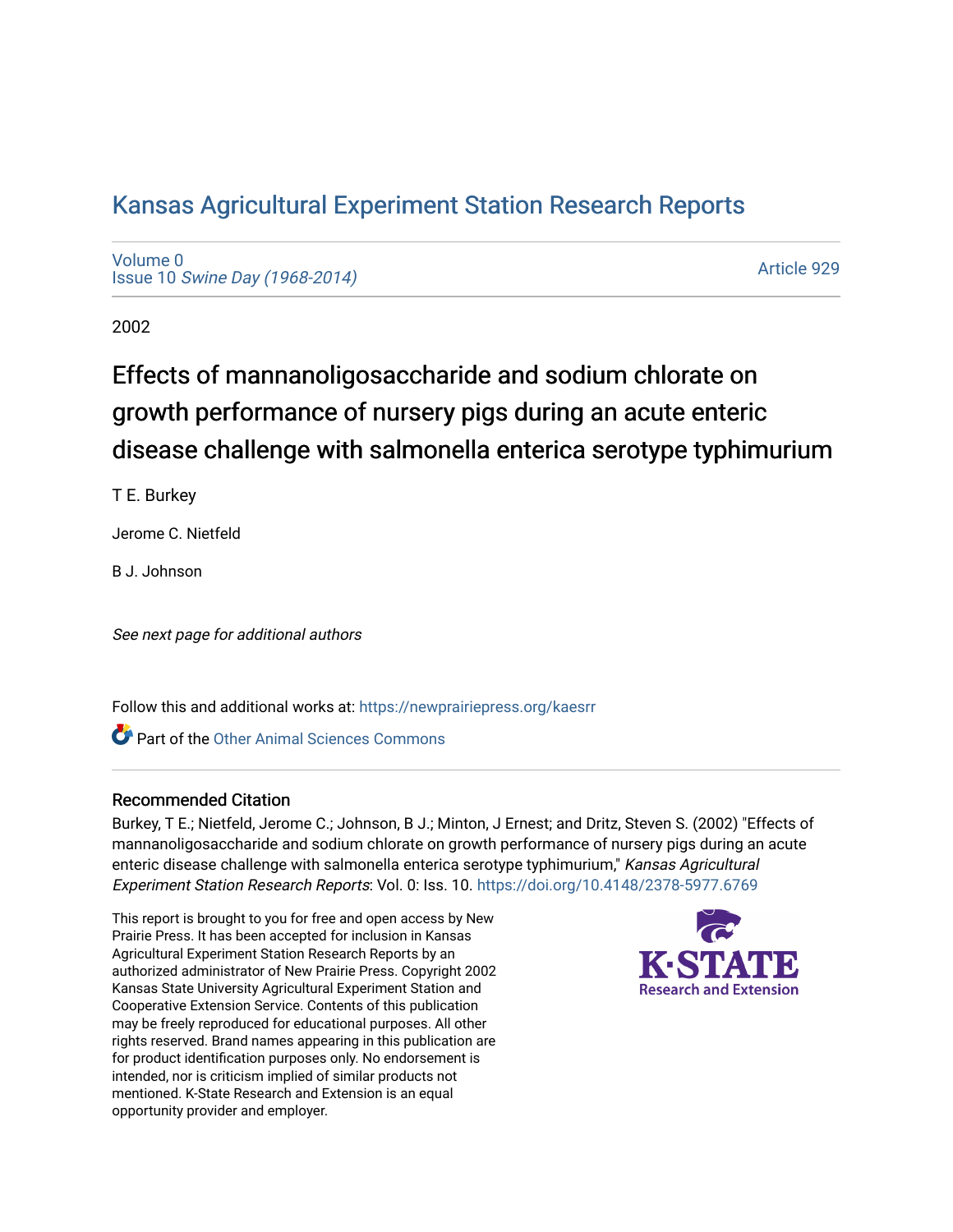### Effects of mannanoligosaccharide and sodium chlorate on growth performance of nursery pigs during an acute enteric disease challenge with salmonella enterica serotype typhimurium

#### **Abstract**

A 28-day experiment was conducted to compare the effects of feeding mannanoligosaccharides (mannan) and sodium chlorate (chlorate) to weanling pigs as a possible substitute for the commonly used antimicrobialcarbadox. Pigs were fed experimental diets for 2 wk, then challenged orally with Salmonella enterica serotype typhimurium to establish enteric disease. Average daily gain and ADFI were greater for pigs fed carbadox than all other treatments in the 2 wk following infection. During the first week after infection, pigs fed chlorate had greater G/F than control pigs, and pigs fed mannan tended to have greater G/F than control pigs. There were no differences in feed efficiency among treatments during the second week following infection.; Swine Day, Manhattan, KS, November 14, 2002

#### Keywords

Swine day, 2002; Kansas Agricultural Experiment Station contribution; no. 03-120-S; Report of progress (Kansas State University. Agricultural Experiment Station and Cooperative Extension Service); 897; Mannanoligosaccharides; Sodium Chlorate; Antimicrobials; Weanling pigs; Swine

#### Creative Commons License



This work is licensed under a [Creative Commons Attribution 4.0 License](https://creativecommons.org/licenses/by/4.0/).

#### Authors

T E. Burkey, Jerome C. Nietfeld, B J. Johnson, J Ernest Minton, and Steven S. Dritz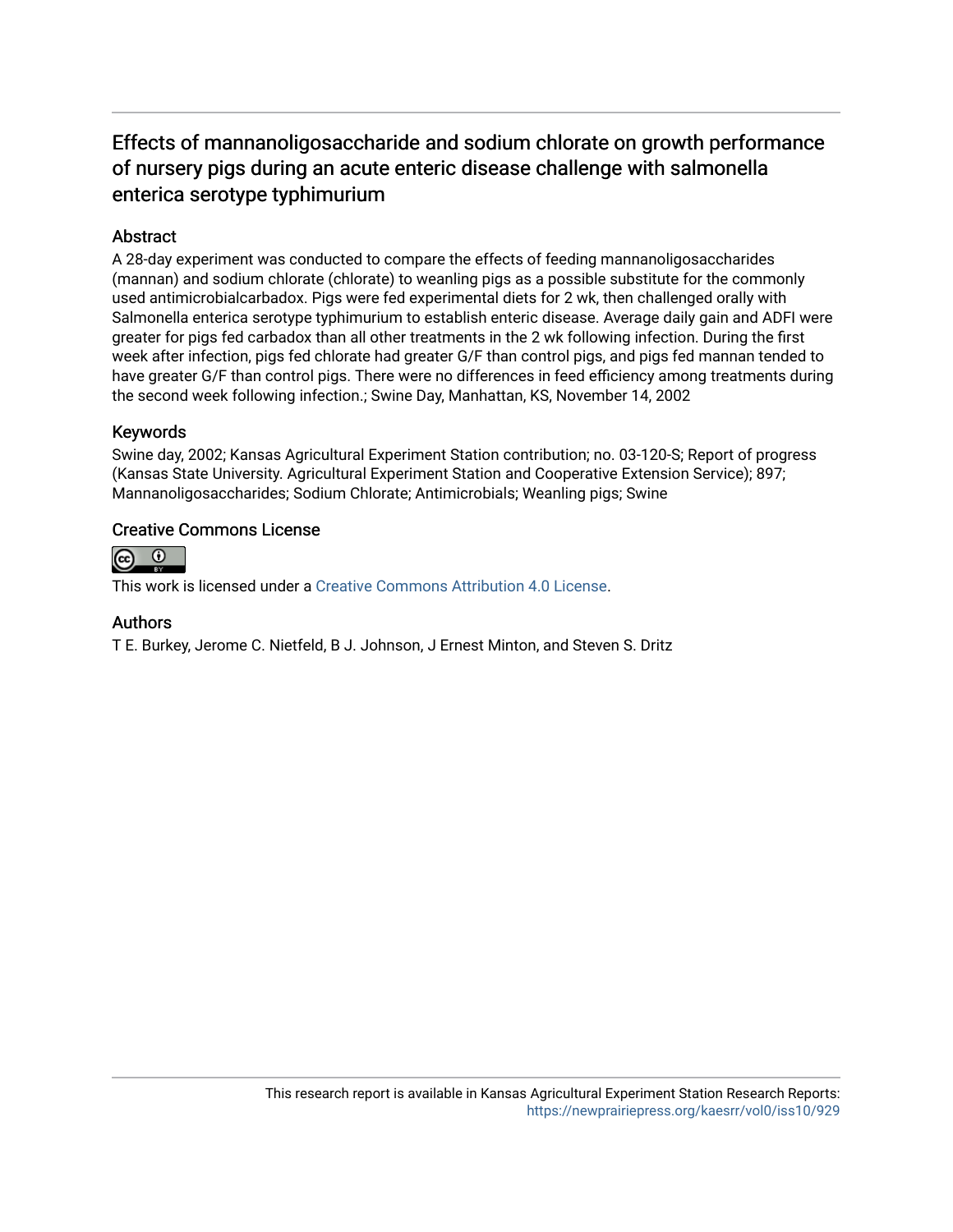#### **EFFECTS OF MANNANOLIGOSACCHARIDE AND SODIUM CHLORATE ON GROWTH PERFORMANCE OF NURSERY PIGS DURING AN ACUTE ENTERIC DISEASE CHALLENGE WITH** *Salmonella enterica* **SEROTYPE TYPHIMURIUM**

*T. E. Burkey, S. S. Dritz<sup>1</sup>, J. C. Nietfeld<sup>2</sup>, B. J. Johnson, and J. E. Minton*

#### **Summary**

A 28-day experiment was conducted to compare the effects of feeding mannanoligosaccharides (mannan) and sodium chlorate (chlorate) to weanling pigs as a possible substitute for the commonly used antimicrobial carbadox. Pigs were fed experimental diets for 2 wk, then challenged orally with *Salmonella enterica* serotype typhimurium to establish enteric disease. Average daily gain and ADFI were greater for pigs fed carbadox than all other treatments in the 2 wk following infection. During the first week after infection, pigs fed chlorate had greater G/F than control pigs, and pigs fed mannan tended to have greater G/F than control pigs. There were no differences in feed efficiency among treatments during the second week following infection.

(Key Words: Mannanoligosaccharides, Sodium Chlorate, Antimicrobials, Weanling Pigs.)

#### **Introduction**

Dietary mannan has been shown to enhance growth performance in nursery-aged swine. Mannan may also directly affect gut health in pigs. Another novel feed additive for pigs that shows promise is chlorate, which appears to be effective in reducing the pathogenesis and shedding of *Salmonella* organisms in pigs. In a

recent preliminary report, feeding weaned pigs up to 0.04 g chlorate/kg body weight reduced the number of pathogenic organisms in the intestines by 150-fold. Thus, feeding of chlorate short term appears to offer potential as a preharvest food safety tool to reduce *Salmonella* in the gastrointestinal tract of pigs prior to transport. However, the effect of chronic feeding of chlorate to pigs on growth performance and other physiological parameters has not been evaluated.

The current study was designed to evaluate growth in pigs fed mannan or chlorate prior to and after enteric disease challenge with *Salmonella enterica* serotype typhimurium. Although statistically it was possible to compare the effectiveness of mannan versus chlorate, the primary objective was to compare each of the additives individually to either feeding a diet without antimicrobial or to pigs fed diets containing the commonly fed antimicrobial carbadox.

#### **Procedures**

Weaned pigs (n=96) were blocked by weight and assigned randomly within blocks to four dietary treatments. The negative control diet contained neither of the two additives or carbadox, while the positive control contained carbadox (55 ppm; Table 1). Test diets

<sup>&</sup>lt;sup>1</sup>Food Animal Health and Management Center.

<sup>&</sup>lt;sup>2</sup>Department of Diagnostic Medicine/Pathobiology.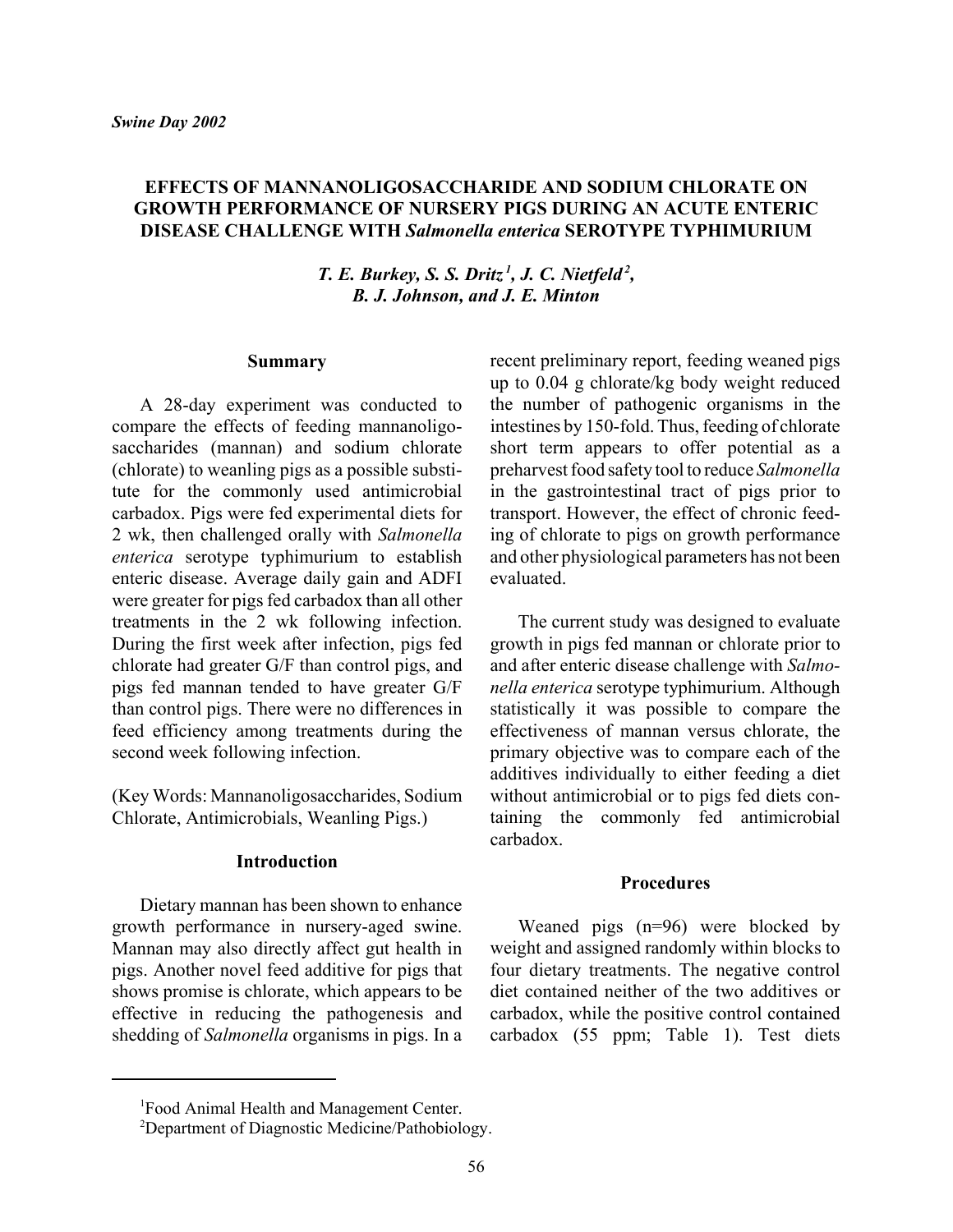contained mannan (1500 ppm) or chlorate (800 ppm). None of the diets contained other antimicrobial agents. There were 12 pens per treatment with 2 pigs/pen. Pigs were fed diets for 2 wk and then all pigs were given  $1.33 \times 10^9$ CFU *S. enterica* serotype typhimurium orally and the study continued for an additional 2 wk. Body weights were obtained weekly and feed consumption was measured to estimate average daily gain (ADG), feed intake (ADFI) and feed efficiency (G/F).

#### **Results and Discussion**

During week 1 of the study, pigs fed the carbadox grew faster than pigs fed the chlorate diet (*P*<0.05), and in week 2 carbadox fed pigs had greater ADG than pigs fed the mannan or chlorate treatments (*P*<0.05; Figure 1). In week 2, this enhancement in performance was associated with increased ADFI in carbadox fed pigs (*P*<0.05). In week 3, the week following bacterial challenge, negative control pigs had reduced ADG, ADFI, and G/F compared to carbadox-fed pigs  $(P<0.05)$ . During this same time pigs fed chlorate had greater ADG and G/F than negative control pigs (*P*<0.05), although ADG during that time was less than carbadox-fed pigs (*P*<0.05). During week 3, pigs fed mannan tended to have improved G/F relative to negative control pigs (*P*<0.07). Pigs fed the carbadox treatment maintained greater ADG and ADFI than all other treatments during week 4.

Data from the current study are generally consistent with the growth benefits associated with feeding antimicrobials both prior to and following challenge with an enteric pathogen. In general, the pigs fed mannan and chlorate performed similarly to pigs fed no added antimicrobial. However, both mannan and chlorate tended to improve G/F in the week following bacterial challenge and this may suggest improved gut function in the face of the pathogenic insult. In addition, it is clear that this model of enteric disease provides a robust experimental setting in which to test potential alternatives to conventional antimicrobial feed additives for pigs.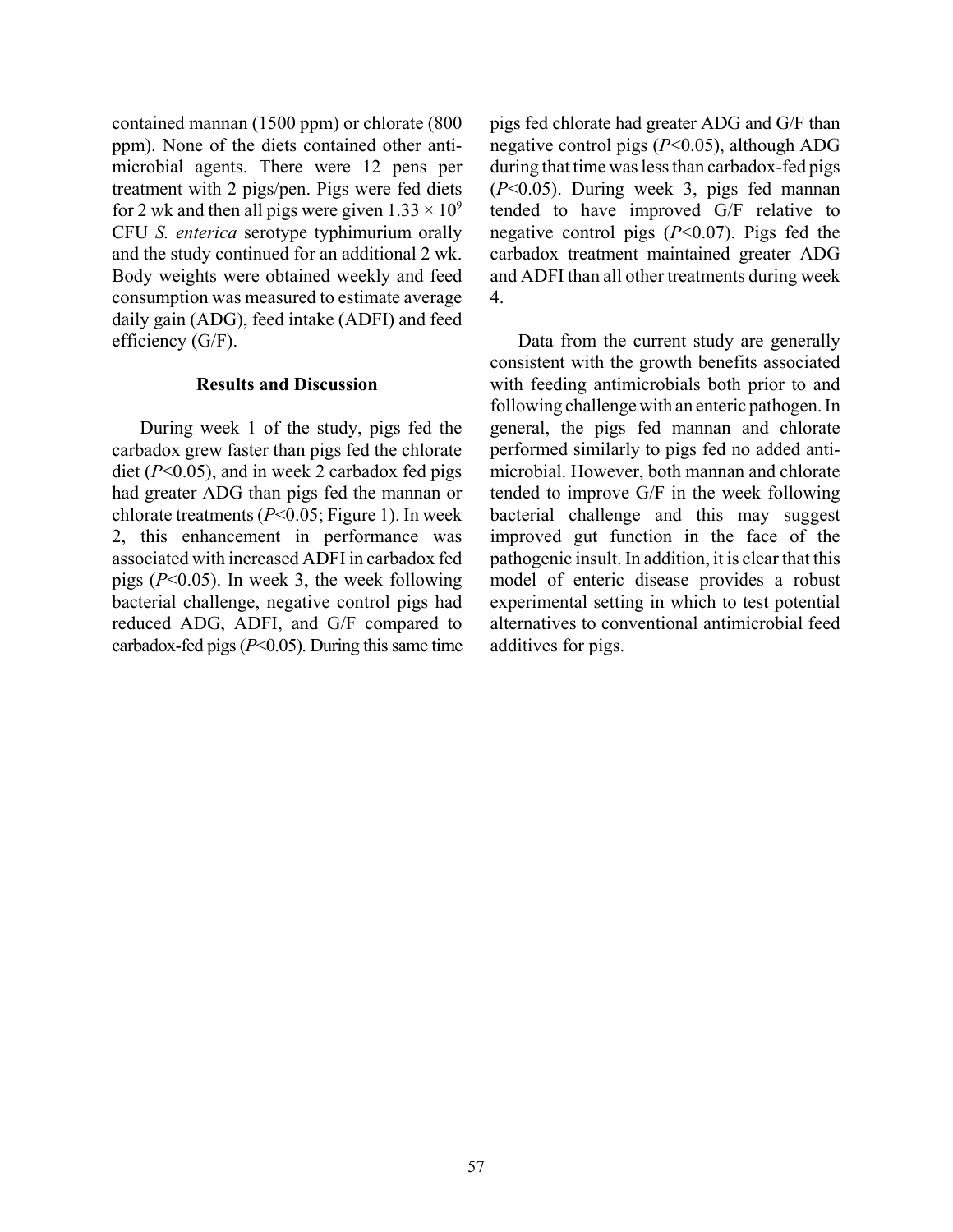|                              | Diet                |          |        |          |
|------------------------------|---------------------|----------|--------|----------|
| Ingredient, %                | Negative<br>Control | Carbadox | Mannan | Chlorate |
| Corn                         | 50.735              | 50.735   | 50.735 | 50.735   |
| Soybean meal                 | 27.94               | 27.94    | 27.94  | 27.94    |
| Soy oil                      | 3.00                | 3.00     | 3.00   | 3.0      |
| Monocalcium phosphate, 21% P | 1.20                | 1.20     | 1.20   | 1.20     |
| Limestone                    | 0.675               | 0.675    | 0.675  | 0.675    |
| Salt                         | 0.35                | 0.35     | 0.35   | 0.35     |
| Vitamin premix               | 0.25                | 0.25     | 0.25   | 0.25     |
| Trace mineral premix         | 0.15                | 0.15     | 0.15   | 0.15     |
| Corn starch                  | 1.00                |          | 0.85   | 0.92     |
| Carbadox, 2.5 g/lb           |                     | 1.00     |        |          |
| Mannan                       |                     |          | 0.15   |          |
| Sodium chlorate              |                     |          |        | 0.08     |
| Lysine HCl                   | 0.15                | 0.15     | 0.15   | 0.15     |
| DL-methionine                | 0.05                | 0.05     | 0.05   | 0.05     |
| Select menhaden fish meal    | 4.50                | 4.50     | 4.50   | 4.50     |
| Spray dried whey             | 10.00               | 10.00    | 10.00  | 10.00    |
| Total                        | 100.00              | 100.00   | 100.00 | 100.00   |

## Table 1. Diet Composition<sup>a</sup>

<sup>a</sup> All diets were formulated to contain 1.4% total dietary lysine.